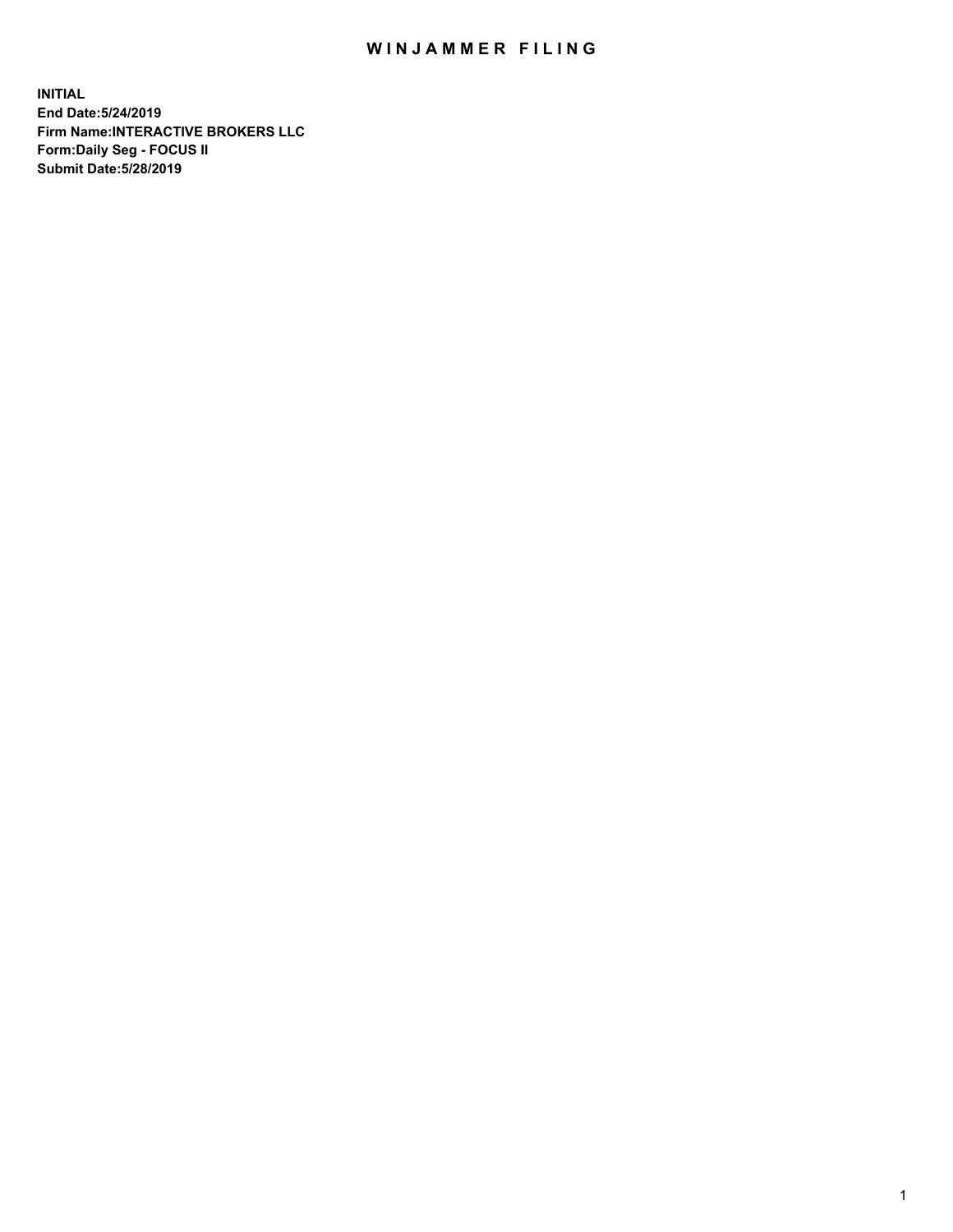**INITIAL End Date:5/24/2019 Firm Name:INTERACTIVE BROKERS LLC Form:Daily Seg - FOCUS II Submit Date:5/28/2019 Daily Segregation - Cover Page**

| Name of Company                                                                                                                                                                                                                                                                                                                | <b>INTERACTIVE BROKERS LLC</b>                                                   |
|--------------------------------------------------------------------------------------------------------------------------------------------------------------------------------------------------------------------------------------------------------------------------------------------------------------------------------|----------------------------------------------------------------------------------|
| <b>Contact Name</b>                                                                                                                                                                                                                                                                                                            | James Menicucci                                                                  |
| <b>Contact Phone Number</b>                                                                                                                                                                                                                                                                                                    | 203-618-8085                                                                     |
| <b>Contact Email Address</b>                                                                                                                                                                                                                                                                                                   | jmenicucci@interactivebrokers.c<br>om                                            |
| FCM's Customer Segregated Funds Residual Interest Target (choose one):<br>a. Minimum dollar amount: ; or<br>b. Minimum percentage of customer segregated funds required:% ; or<br>c. Dollar amount range between: and; or<br>d. Percentage range of customer segregated funds required between:% and%.                         | <u>0</u><br>$\overline{\mathbf{0}}$<br>155,000,000 245,000,000<br>0 <sub>0</sub> |
| FCM's Customer Secured Amount Funds Residual Interest Target (choose one):<br>a. Minimum dollar amount: ; or<br>b. Minimum percentage of customer secured funds required:% ; or<br>c. Dollar amount range between: and; or<br>d. Percentage range of customer secured funds required between:% and%.                           | <u>0</u><br>$\overline{\mathbf{0}}$<br>80,000,000 120,000,000<br>0 <sub>0</sub>  |
| FCM's Cleared Swaps Customer Collateral Residual Interest Target (choose one):<br>a. Minimum dollar amount: ; or<br>b. Minimum percentage of cleared swaps customer collateral required:% ; or<br>c. Dollar amount range between: and; or<br>d. Percentage range of cleared swaps customer collateral required between:% and%. | <u>0</u><br>$\underline{\mathbf{0}}$<br>0 <sub>0</sub><br>0 <sub>0</sub>         |

Attach supporting documents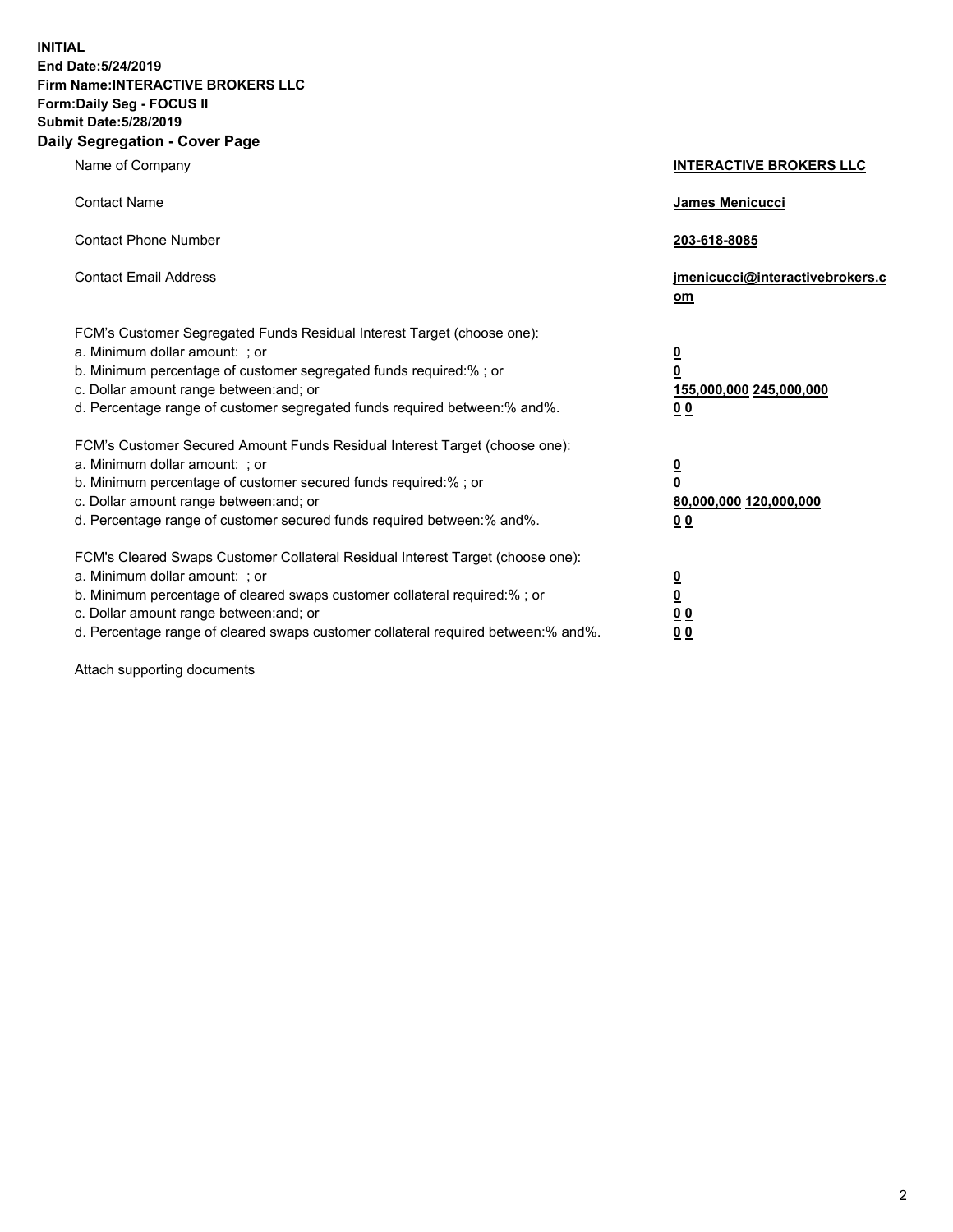## **INITIAL End Date:5/24/2019 Firm Name:INTERACTIVE BROKERS LLC Form:Daily Seg - FOCUS II Submit Date:5/28/2019 Daily Segregation - Secured Amounts**

| Daily Ocglegation - Occured Anioants                                                        |                                                                                                                                                                                                                                                                                                                                                                                                                                                                                                                                                                                                                                                                                                                                                                                                                                                                                                                                                                                                                                                                                                                                                                                                                                                                                                                                                                                                                                                                                                                                        |
|---------------------------------------------------------------------------------------------|----------------------------------------------------------------------------------------------------------------------------------------------------------------------------------------------------------------------------------------------------------------------------------------------------------------------------------------------------------------------------------------------------------------------------------------------------------------------------------------------------------------------------------------------------------------------------------------------------------------------------------------------------------------------------------------------------------------------------------------------------------------------------------------------------------------------------------------------------------------------------------------------------------------------------------------------------------------------------------------------------------------------------------------------------------------------------------------------------------------------------------------------------------------------------------------------------------------------------------------------------------------------------------------------------------------------------------------------------------------------------------------------------------------------------------------------------------------------------------------------------------------------------------------|
| Foreign Futures and Foreign Options Secured Amounts                                         |                                                                                                                                                                                                                                                                                                                                                                                                                                                                                                                                                                                                                                                                                                                                                                                                                                                                                                                                                                                                                                                                                                                                                                                                                                                                                                                                                                                                                                                                                                                                        |
| Amount required to be set aside pursuant to law, rule or regulation of a foreign            | $0$ [7305]                                                                                                                                                                                                                                                                                                                                                                                                                                                                                                                                                                                                                                                                                                                                                                                                                                                                                                                                                                                                                                                                                                                                                                                                                                                                                                                                                                                                                                                                                                                             |
| government or a rule of a self-regulatory organization authorized thereunder                |                                                                                                                                                                                                                                                                                                                                                                                                                                                                                                                                                                                                                                                                                                                                                                                                                                                                                                                                                                                                                                                                                                                                                                                                                                                                                                                                                                                                                                                                                                                                        |
| Net ledger balance - Foreign Futures and Foreign Option Trading - All Customers             |                                                                                                                                                                                                                                                                                                                                                                                                                                                                                                                                                                                                                                                                                                                                                                                                                                                                                                                                                                                                                                                                                                                                                                                                                                                                                                                                                                                                                                                                                                                                        |
| A. Cash                                                                                     | 447,217,118 [7315]                                                                                                                                                                                                                                                                                                                                                                                                                                                                                                                                                                                                                                                                                                                                                                                                                                                                                                                                                                                                                                                                                                                                                                                                                                                                                                                                                                                                                                                                                                                     |
| B. Securities (at market)                                                                   | $0$ [7317]                                                                                                                                                                                                                                                                                                                                                                                                                                                                                                                                                                                                                                                                                                                                                                                                                                                                                                                                                                                                                                                                                                                                                                                                                                                                                                                                                                                                                                                                                                                             |
| Net unrealized profit (loss) in open futures contracts traded on a foreign board of trade   | 275,048 [7325]                                                                                                                                                                                                                                                                                                                                                                                                                                                                                                                                                                                                                                                                                                                                                                                                                                                                                                                                                                                                                                                                                                                                                                                                                                                                                                                                                                                                                                                                                                                         |
| Exchange traded options                                                                     |                                                                                                                                                                                                                                                                                                                                                                                                                                                                                                                                                                                                                                                                                                                                                                                                                                                                                                                                                                                                                                                                                                                                                                                                                                                                                                                                                                                                                                                                                                                                        |
| a. Market value of open option contracts purchased on a foreign board of trade              | 56,720 [7335]                                                                                                                                                                                                                                                                                                                                                                                                                                                                                                                                                                                                                                                                                                                                                                                                                                                                                                                                                                                                                                                                                                                                                                                                                                                                                                                                                                                                                                                                                                                          |
|                                                                                             | $-33,512$ [7337]                                                                                                                                                                                                                                                                                                                                                                                                                                                                                                                                                                                                                                                                                                                                                                                                                                                                                                                                                                                                                                                                                                                                                                                                                                                                                                                                                                                                                                                                                                                       |
|                                                                                             | 447,515,374 [7345]                                                                                                                                                                                                                                                                                                                                                                                                                                                                                                                                                                                                                                                                                                                                                                                                                                                                                                                                                                                                                                                                                                                                                                                                                                                                                                                                                                                                                                                                                                                     |
|                                                                                             | 5,667 [7351]                                                                                                                                                                                                                                                                                                                                                                                                                                                                                                                                                                                                                                                                                                                                                                                                                                                                                                                                                                                                                                                                                                                                                                                                                                                                                                                                                                                                                                                                                                                           |
| Less: amount offset by customer owned securities                                            | 0 [7352] 5,667 [7354]                                                                                                                                                                                                                                                                                                                                                                                                                                                                                                                                                                                                                                                                                                                                                                                                                                                                                                                                                                                                                                                                                                                                                                                                                                                                                                                                                                                                                                                                                                                  |
| Amount required to be set aside as the secured amount - Net Liquidating Equity              | 447,521,041 [7355]                                                                                                                                                                                                                                                                                                                                                                                                                                                                                                                                                                                                                                                                                                                                                                                                                                                                                                                                                                                                                                                                                                                                                                                                                                                                                                                                                                                                                                                                                                                     |
|                                                                                             |                                                                                                                                                                                                                                                                                                                                                                                                                                                                                                                                                                                                                                                                                                                                                                                                                                                                                                                                                                                                                                                                                                                                                                                                                                                                                                                                                                                                                                                                                                                                        |
| Greater of amount required to be set aside pursuant to foreign jurisdiction (above) or line | 447,521,041 [7360]                                                                                                                                                                                                                                                                                                                                                                                                                                                                                                                                                                                                                                                                                                                                                                                                                                                                                                                                                                                                                                                                                                                                                                                                                                                                                                                                                                                                                                                                                                                     |
| 6.                                                                                          |                                                                                                                                                                                                                                                                                                                                                                                                                                                                                                                                                                                                                                                                                                                                                                                                                                                                                                                                                                                                                                                                                                                                                                                                                                                                                                                                                                                                                                                                                                                                        |
|                                                                                             |                                                                                                                                                                                                                                                                                                                                                                                                                                                                                                                                                                                                                                                                                                                                                                                                                                                                                                                                                                                                                                                                                                                                                                                                                                                                                                                                                                                                                                                                                                                                        |
| Cash in banks                                                                               |                                                                                                                                                                                                                                                                                                                                                                                                                                                                                                                                                                                                                                                                                                                                                                                                                                                                                                                                                                                                                                                                                                                                                                                                                                                                                                                                                                                                                                                                                                                                        |
| A. Banks located in the United States                                                       | 77,743,143 [7500]                                                                                                                                                                                                                                                                                                                                                                                                                                                                                                                                                                                                                                                                                                                                                                                                                                                                                                                                                                                                                                                                                                                                                                                                                                                                                                                                                                                                                                                                                                                      |
| B. Other banks qualified under Regulation 30.7                                              | 0 [7520] 77,743,143 [7530]                                                                                                                                                                                                                                                                                                                                                                                                                                                                                                                                                                                                                                                                                                                                                                                                                                                                                                                                                                                                                                                                                                                                                                                                                                                                                                                                                                                                                                                                                                             |
| Securities                                                                                  |                                                                                                                                                                                                                                                                                                                                                                                                                                                                                                                                                                                                                                                                                                                                                                                                                                                                                                                                                                                                                                                                                                                                                                                                                                                                                                                                                                                                                                                                                                                                        |
| A. In safekeeping with banks located in the United States                                   | 412,978,330 [7540]                                                                                                                                                                                                                                                                                                                                                                                                                                                                                                                                                                                                                                                                                                                                                                                                                                                                                                                                                                                                                                                                                                                                                                                                                                                                                                                                                                                                                                                                                                                     |
|                                                                                             | 0 [7560] 412,978,330 [7570]                                                                                                                                                                                                                                                                                                                                                                                                                                                                                                                                                                                                                                                                                                                                                                                                                                                                                                                                                                                                                                                                                                                                                                                                                                                                                                                                                                                                                                                                                                            |
|                                                                                             |                                                                                                                                                                                                                                                                                                                                                                                                                                                                                                                                                                                                                                                                                                                                                                                                                                                                                                                                                                                                                                                                                                                                                                                                                                                                                                                                                                                                                                                                                                                                        |
|                                                                                             | $0$ [7580]                                                                                                                                                                                                                                                                                                                                                                                                                                                                                                                                                                                                                                                                                                                                                                                                                                                                                                                                                                                                                                                                                                                                                                                                                                                                                                                                                                                                                                                                                                                             |
|                                                                                             | $0$ [7590]                                                                                                                                                                                                                                                                                                                                                                                                                                                                                                                                                                                                                                                                                                                                                                                                                                                                                                                                                                                                                                                                                                                                                                                                                                                                                                                                                                                                                                                                                                                             |
|                                                                                             | $0$ [7600]                                                                                                                                                                                                                                                                                                                                                                                                                                                                                                                                                                                                                                                                                                                                                                                                                                                                                                                                                                                                                                                                                                                                                                                                                                                                                                                                                                                                                                                                                                                             |
|                                                                                             | $0$ [7610]                                                                                                                                                                                                                                                                                                                                                                                                                                                                                                                                                                                                                                                                                                                                                                                                                                                                                                                                                                                                                                                                                                                                                                                                                                                                                                                                                                                                                                                                                                                             |
|                                                                                             | 0 [7615] 0 [7620]                                                                                                                                                                                                                                                                                                                                                                                                                                                                                                                                                                                                                                                                                                                                                                                                                                                                                                                                                                                                                                                                                                                                                                                                                                                                                                                                                                                                                                                                                                                      |
|                                                                                             |                                                                                                                                                                                                                                                                                                                                                                                                                                                                                                                                                                                                                                                                                                                                                                                                                                                                                                                                                                                                                                                                                                                                                                                                                                                                                                                                                                                                                                                                                                                                        |
|                                                                                             | $0$ [7640]                                                                                                                                                                                                                                                                                                                                                                                                                                                                                                                                                                                                                                                                                                                                                                                                                                                                                                                                                                                                                                                                                                                                                                                                                                                                                                                                                                                                                                                                                                                             |
|                                                                                             | $0$ [7650]                                                                                                                                                                                                                                                                                                                                                                                                                                                                                                                                                                                                                                                                                                                                                                                                                                                                                                                                                                                                                                                                                                                                                                                                                                                                                                                                                                                                                                                                                                                             |
|                                                                                             | $0$ [7660]                                                                                                                                                                                                                                                                                                                                                                                                                                                                                                                                                                                                                                                                                                                                                                                                                                                                                                                                                                                                                                                                                                                                                                                                                                                                                                                                                                                                                                                                                                                             |
|                                                                                             | $0$ [7670]                                                                                                                                                                                                                                                                                                                                                                                                                                                                                                                                                                                                                                                                                                                                                                                                                                                                                                                                                                                                                                                                                                                                                                                                                                                                                                                                                                                                                                                                                                                             |
|                                                                                             | 0 [7675] 0 [7680]                                                                                                                                                                                                                                                                                                                                                                                                                                                                                                                                                                                                                                                                                                                                                                                                                                                                                                                                                                                                                                                                                                                                                                                                                                                                                                                                                                                                                                                                                                                      |
|                                                                                             |                                                                                                                                                                                                                                                                                                                                                                                                                                                                                                                                                                                                                                                                                                                                                                                                                                                                                                                                                                                                                                                                                                                                                                                                                                                                                                                                                                                                                                                                                                                                        |
|                                                                                             | 73,100,940 [7700]                                                                                                                                                                                                                                                                                                                                                                                                                                                                                                                                                                                                                                                                                                                                                                                                                                                                                                                                                                                                                                                                                                                                                                                                                                                                                                                                                                                                                                                                                                                      |
|                                                                                             | $0$ [7710]                                                                                                                                                                                                                                                                                                                                                                                                                                                                                                                                                                                                                                                                                                                                                                                                                                                                                                                                                                                                                                                                                                                                                                                                                                                                                                                                                                                                                                                                                                                             |
|                                                                                             | 1,488,349 [7720]                                                                                                                                                                                                                                                                                                                                                                                                                                                                                                                                                                                                                                                                                                                                                                                                                                                                                                                                                                                                                                                                                                                                                                                                                                                                                                                                                                                                                                                                                                                       |
|                                                                                             | 56,720 [7730]                                                                                                                                                                                                                                                                                                                                                                                                                                                                                                                                                                                                                                                                                                                                                                                                                                                                                                                                                                                                                                                                                                                                                                                                                                                                                                                                                                                                                                                                                                                          |
|                                                                                             | <mark>-33,512</mark> [7735] <mark>74,612,497</mark> [7740]                                                                                                                                                                                                                                                                                                                                                                                                                                                                                                                                                                                                                                                                                                                                                                                                                                                                                                                                                                                                                                                                                                                                                                                                                                                                                                                                                                                                                                                                             |
|                                                                                             | 0 [7760]                                                                                                                                                                                                                                                                                                                                                                                                                                                                                                                                                                                                                                                                                                                                                                                                                                                                                                                                                                                                                                                                                                                                                                                                                                                                                                                                                                                                                                                                                                                               |
|                                                                                             | $0$ [7765]                                                                                                                                                                                                                                                                                                                                                                                                                                                                                                                                                                                                                                                                                                                                                                                                                                                                                                                                                                                                                                                                                                                                                                                                                                                                                                                                                                                                                                                                                                                             |
|                                                                                             | 565,333,970 [7770]                                                                                                                                                                                                                                                                                                                                                                                                                                                                                                                                                                                                                                                                                                                                                                                                                                                                                                                                                                                                                                                                                                                                                                                                                                                                                                                                                                                                                                                                                                                     |
|                                                                                             | 117,812,929 [7380]                                                                                                                                                                                                                                                                                                                                                                                                                                                                                                                                                                                                                                                                                                                                                                                                                                                                                                                                                                                                                                                                                                                                                                                                                                                                                                                                                                                                                                                                                                                     |
|                                                                                             |                                                                                                                                                                                                                                                                                                                                                                                                                                                                                                                                                                                                                                                                                                                                                                                                                                                                                                                                                                                                                                                                                                                                                                                                                                                                                                                                                                                                                                                                                                                                        |
|                                                                                             | 80,000,000 [7780]                                                                                                                                                                                                                                                                                                                                                                                                                                                                                                                                                                                                                                                                                                                                                                                                                                                                                                                                                                                                                                                                                                                                                                                                                                                                                                                                                                                                                                                                                                                      |
|                                                                                             | 37,812,929 [7785]                                                                                                                                                                                                                                                                                                                                                                                                                                                                                                                                                                                                                                                                                                                                                                                                                                                                                                                                                                                                                                                                                                                                                                                                                                                                                                                                                                                                                                                                                                                      |
|                                                                                             | b. Market value of open contracts granted (sold) on a foreign board of trade<br>Net equity (deficit) (add lines 1.2. and 3.)<br>Account liquidating to a deficit and account with a debit balances - gross amount<br>Method (add lines 4 and 5)<br>FUNDS DEPOSITED IN SEPARATE REGULATION 30.7 ACCOUNTS<br>B. In safekeeping with other banks qualified under Regulation 30.7<br>Equities with registered futures commission merchants<br>A. Cash<br><b>B.</b> Securities<br>C. Unrealized gain (loss) on open futures contracts<br>D. Value of long option contracts<br>E. Value of short option contracts<br>Amounts held by clearing organizations of foreign boards of trade<br>A. Cash<br><b>B.</b> Securities<br>C. Amount due to (from) clearing organization - daily variation<br>D. Value of long option contracts<br>E. Value of short option contracts<br>Amounts held by members of foreign boards of trade<br>A. Cash<br><b>B.</b> Securities<br>C. Unrealized gain (loss) on open futures contracts<br>D. Value of long option contracts<br>E. Value of short option contracts<br>Amounts with other depositories designated by a foreign board of trade<br>Segregated funds on hand<br>Total funds in separate section 30.7 accounts<br>Excess (deficiency) Set Aside for Secured Amount (subtract line 7 Secured Statement<br>Page 1 from Line 8)<br>Management Target Amount for Excess funds in separate section 30.7 accounts<br>Excess (deficiency) funds in separate 30.7 accounts over (under) Management Target |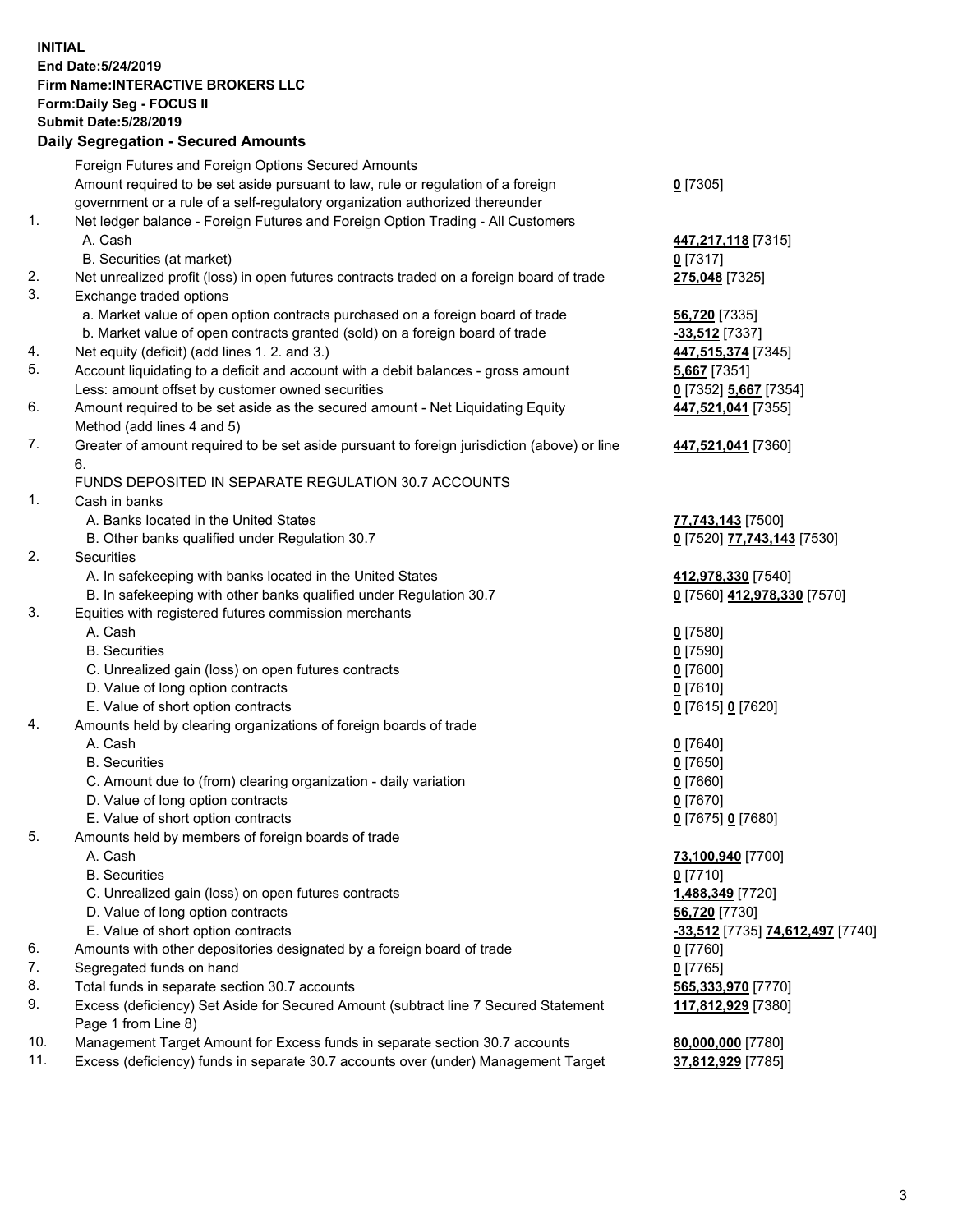**INITIAL End Date:5/24/2019 Firm Name:INTERACTIVE BROKERS LLC Form:Daily Seg - FOCUS II Submit Date:5/28/2019 Daily Segregation - Segregation Statement** SEGREGATION REQUIREMENTS(Section 4d(2) of the CEAct) 1. Net ledger balance A. Cash **3,839,709,945** [7010] B. Securities (at market) **0** [7020] 2. Net unrealized profit (loss) in open futures contracts traded on a contract market **-22,117,177** [7030] 3. Exchange traded options A. Add market value of open option contracts purchased on a contract market **153,826,356** [7032] B. Deduct market value of open option contracts granted (sold) on a contract market **-218,165,887** [7033] 4. Net equity (deficit) (add lines 1, 2 and 3) **3,753,253,237** [7040] 5. Accounts liquidating to a deficit and accounts with debit balances - gross amount **1,218,864** [7045] Less: amount offset by customer securities **0** [7047] **1,218,864** [7050] 6. Amount required to be segregated (add lines 4 and 5) **3,754,472,101** [7060] FUNDS IN SEGREGATED ACCOUNTS 7. Deposited in segregated funds bank accounts A. Cash **689,831,531** [7070] B. Securities representing investments of customers' funds (at market) **2,090,287,740** [7080] C. Securities held for particular customers or option customers in lieu of cash (at market) **0** [7090] 8. Margins on deposit with derivatives clearing organizations of contract markets A. Cash **8,810,759** [7100] B. Securities representing investments of customers' funds (at market) **1,258,065,787** [7110] C. Securities held for particular customers or option customers in lieu of cash (at market) **0** [7120] 9. Net settlement from (to) derivatives clearing organizations of contract markets **-5,395,548** [7130] 10. Exchange traded options A. Value of open long option contracts **153,477,747** [7132] B. Value of open short option contracts **-218,166,471** [7133] 11. Net equities with other FCMs A. Net liquidating equity **0** [7140] B. Securities representing investments of customers' funds (at market) **0** [7160] C. Securities held for particular customers or option customers in lieu of cash (at market) **0** [7170] 12. Segregated funds on hand **0** [7150] 13. Total amount in segregation (add lines 7 through 12) **3,976,911,545** [7180] 14. Excess (deficiency) funds in segregation (subtract line 6 from line 13) **222,439,444** [7190] 15. Management Target Amount for Excess funds in segregation **155,000,000** [7194]

16. Excess (deficiency) funds in segregation over (under) Management Target Amount Excess

**67,439,444** [7198]